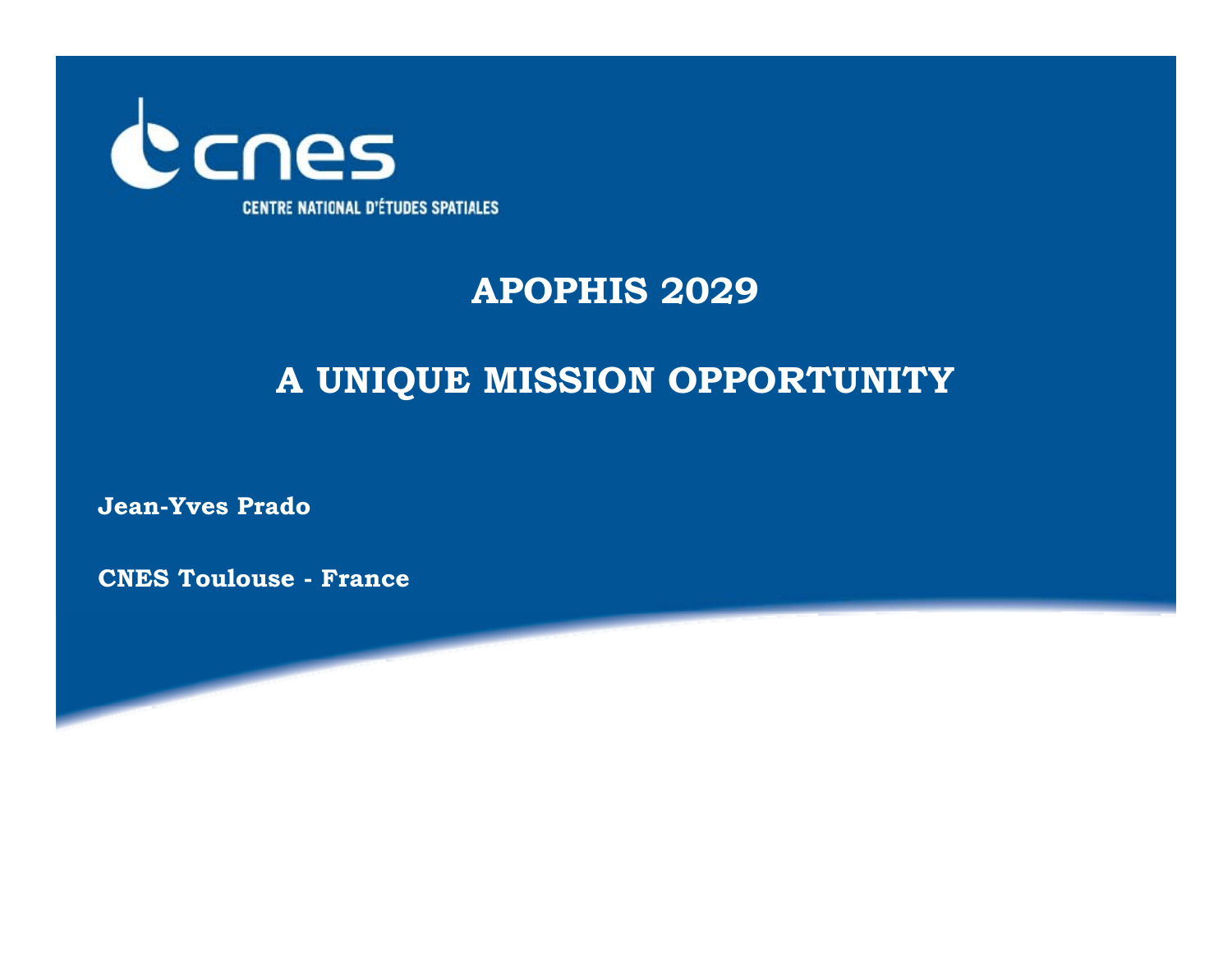

#### **Presentation Outline**

- **APOPHIS reminder**
- **The April 2029 flyby**
- **Mission objectives**
- **Sequence of events** 
	- **Launch**
	- **Orbit transfer**
	- **Relative navigation**
	- **Flight operations**
- **Scientific payload**
- **Conclusion**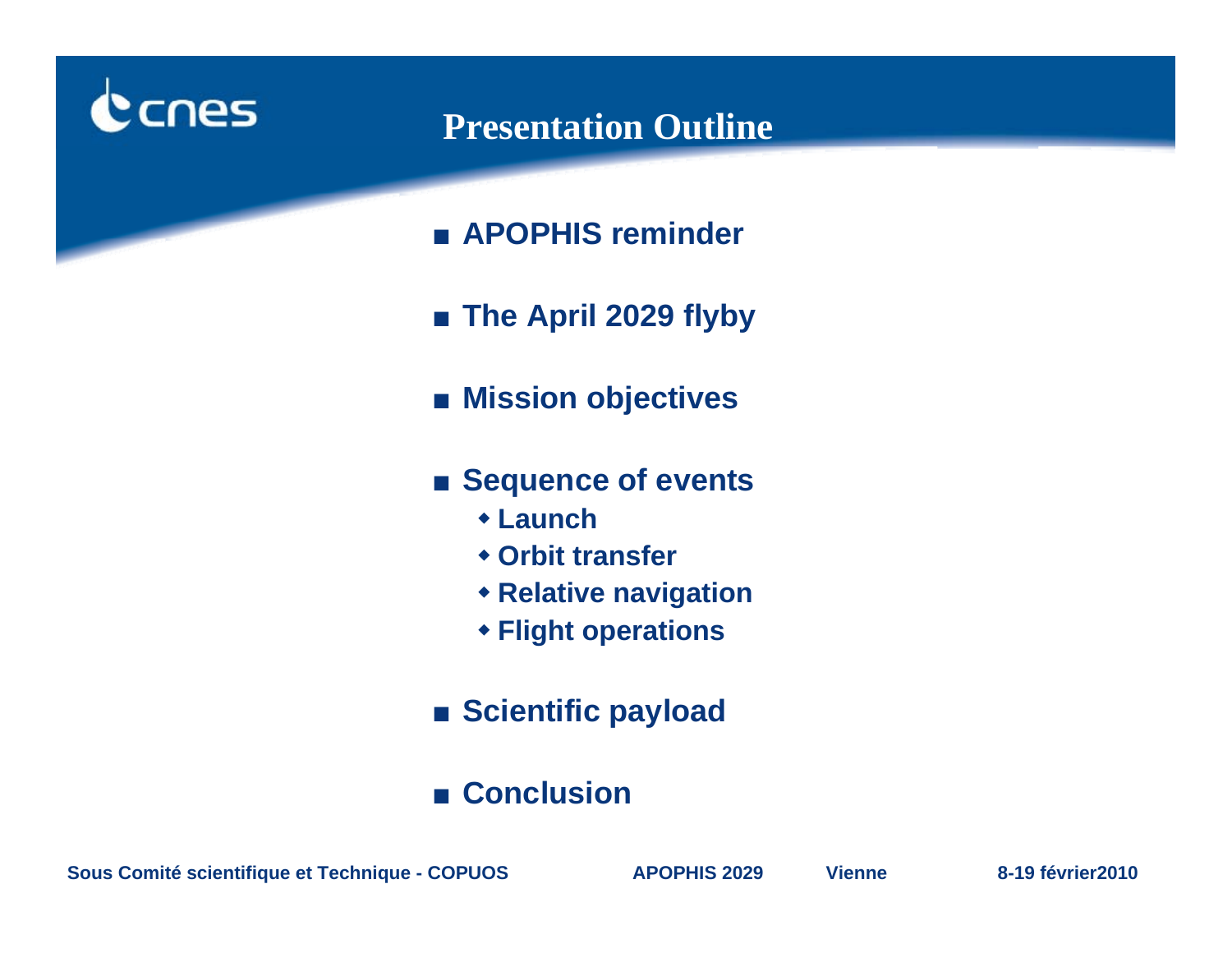# cnes

#### **APOPHIS**



#### **Discovery**

**Discovered by:**

**Roy A. Tucker, David J. Tholen, Fabrizio Bernardi**

**Discovery date: June 19, 2004**

#### **Orbital characteristics**

**Aphelion distance: 1.099 AU**

**Perihelion distance:**

**Inclination:**

**Orbital period: 323.6 d (0.89 year)**

**0.746 AU**

**3.331°**

**Physical characteristics**

**Dimensions:**

**~250 m (estimated)**

 $2 \times 10^{10}$  kg Mass:  $\frac{2 \times 10^{8} \text{ kg}}{(\text{estimated})}$ 

**Rotation period ~30h**

**Mass of APOPHIS ~ 200 x** 



**Sous Comité scientifique et Technique - COPUOS APOPHIS 2029 Vienne 8-19 février2010**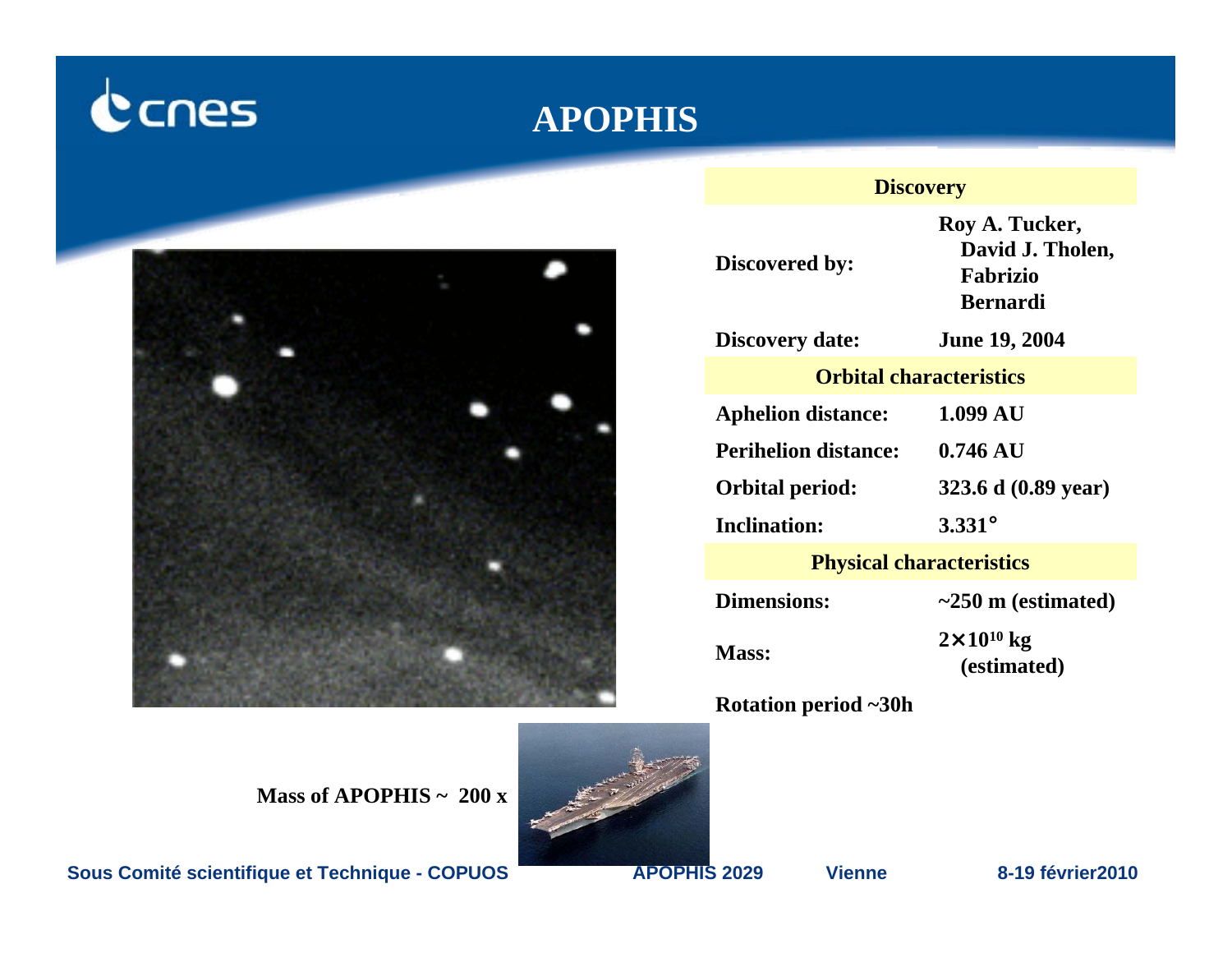# **APOPHIS Flyby of the Earth on April 13, 2029**

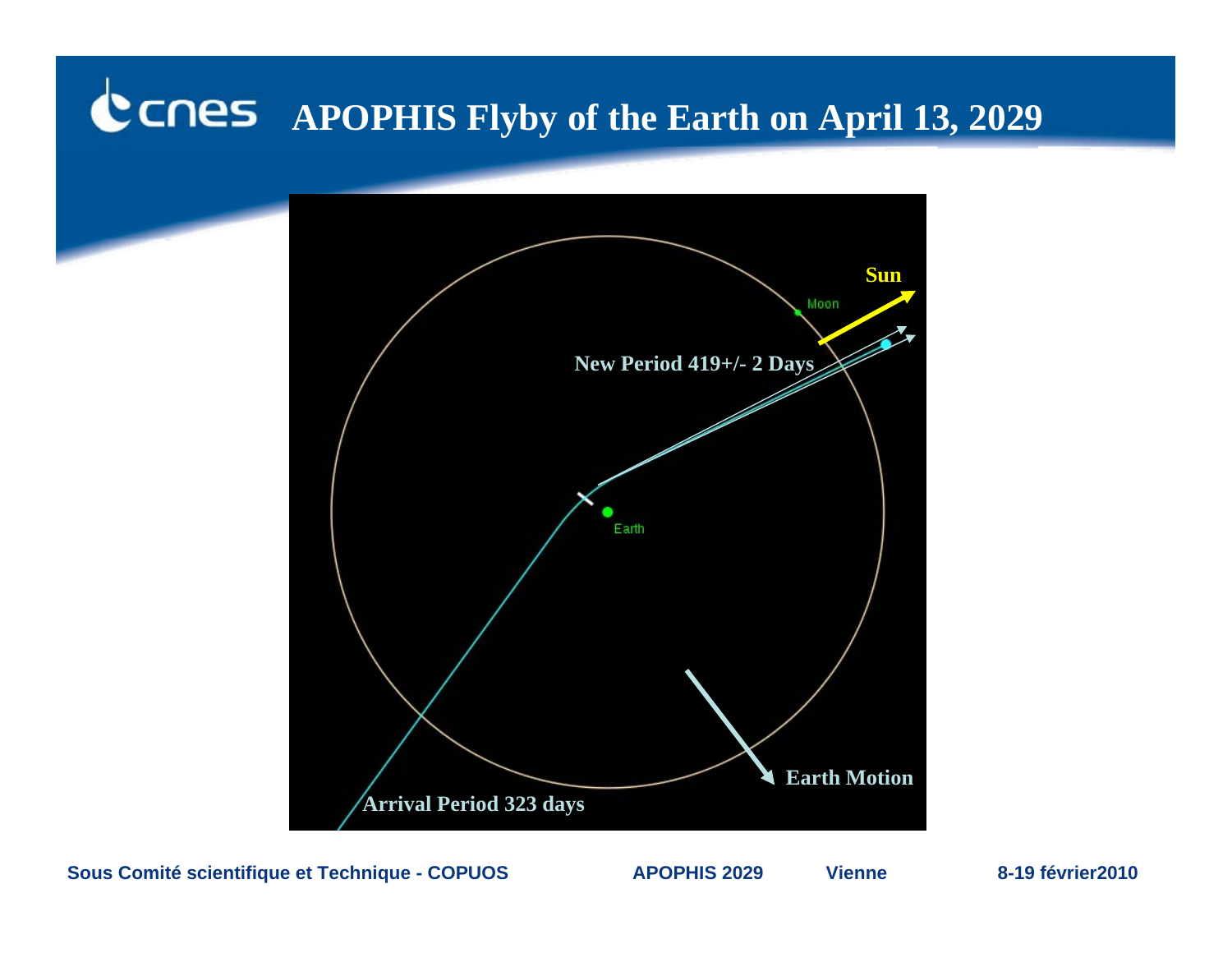### **Possible Resonant Orbits**



**Resonance Condition:**  $T_{ap} = m/n$   $T_{Earth}$ 

**Sous Comité scientifique et Technique - COPUOS APOPHIS 2029 Vienne 8-19 février2010**

cnes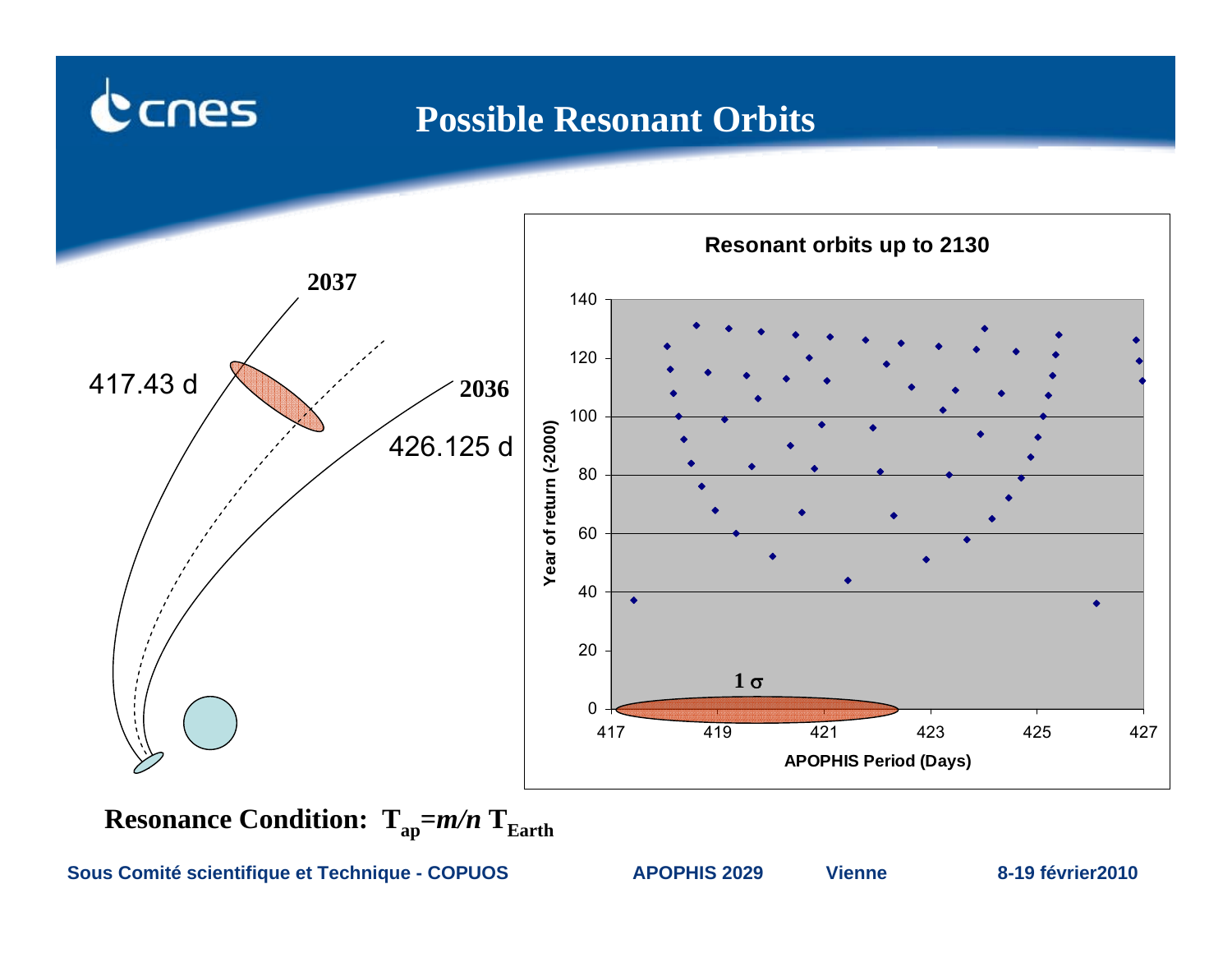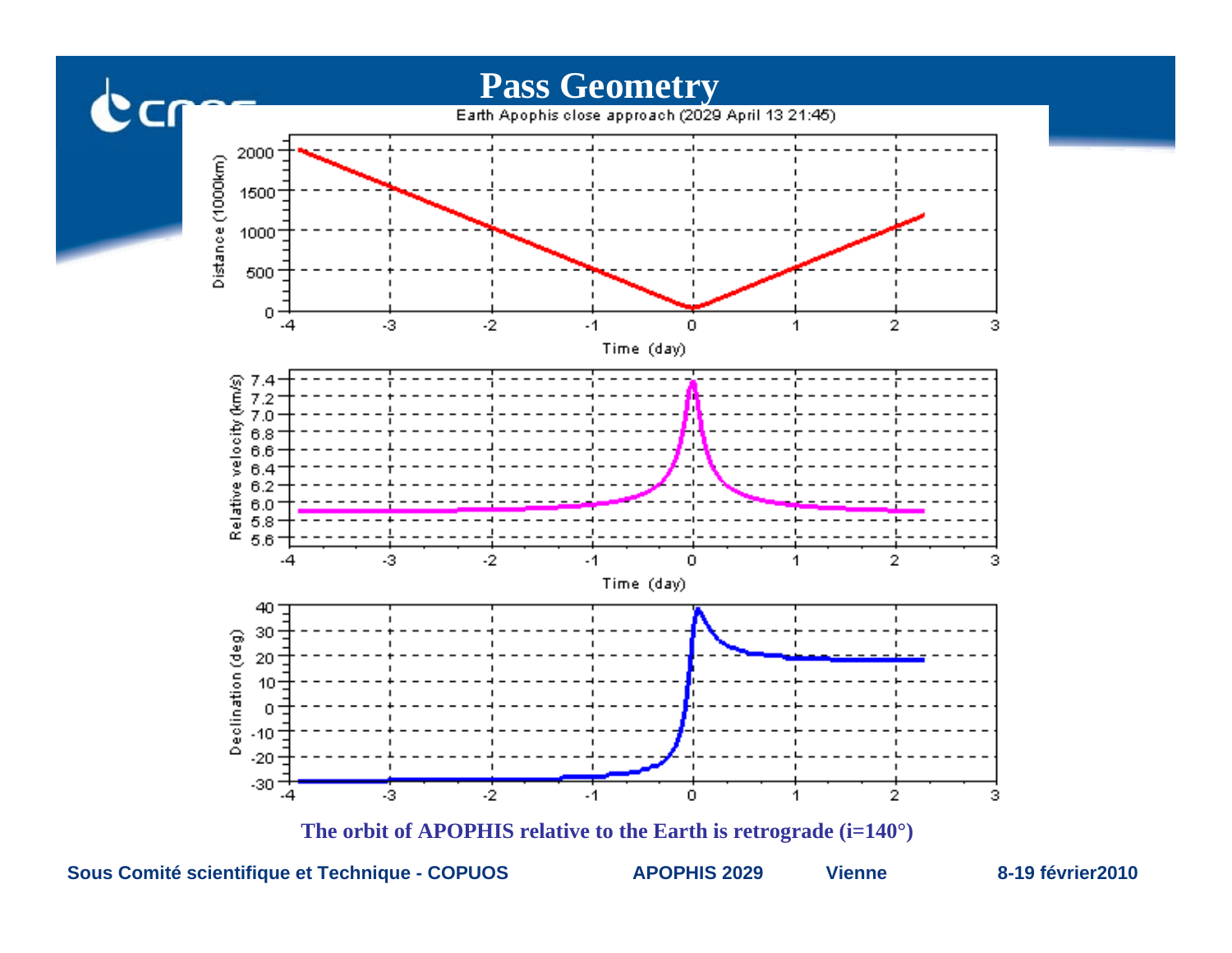

### **Mission Overview**

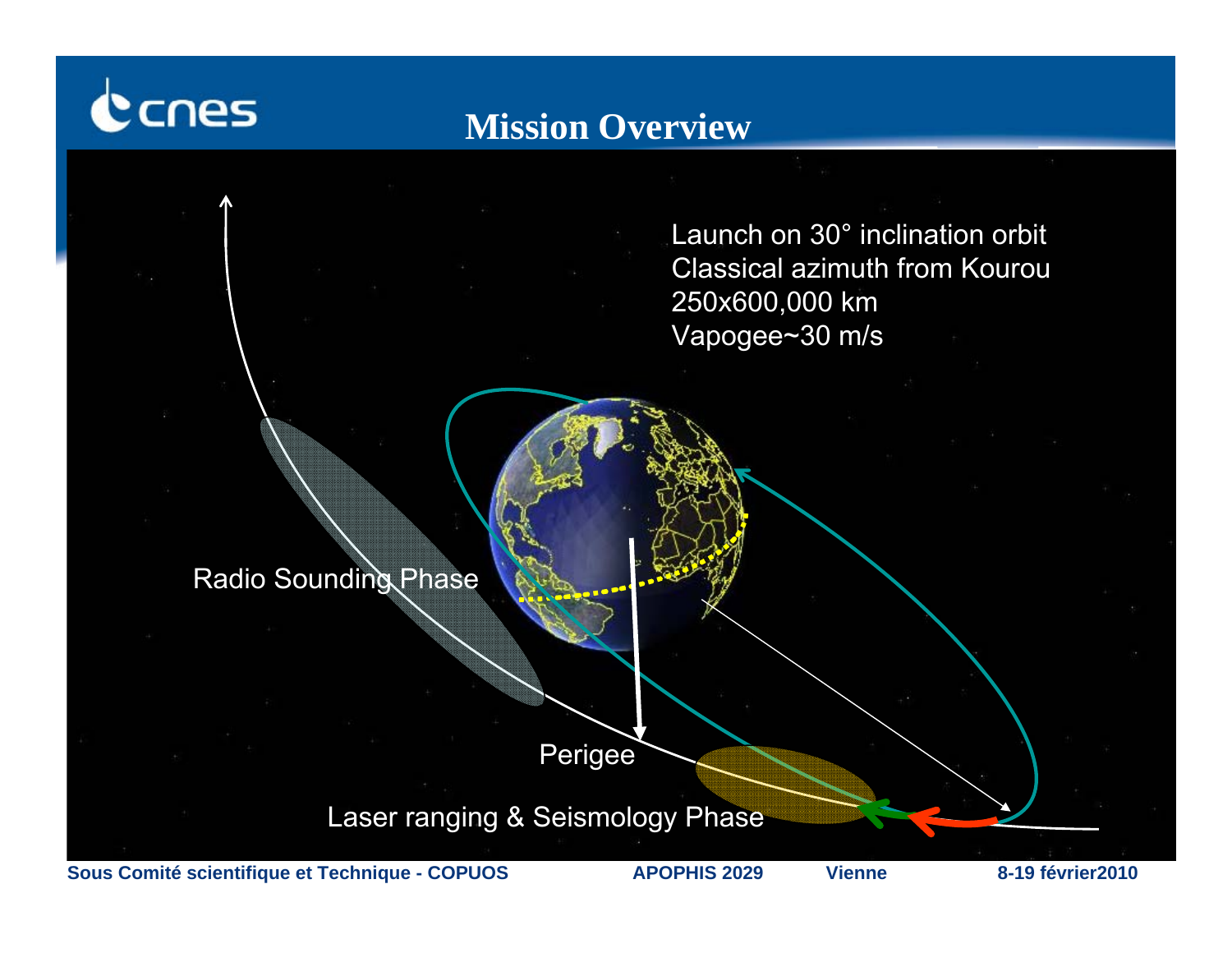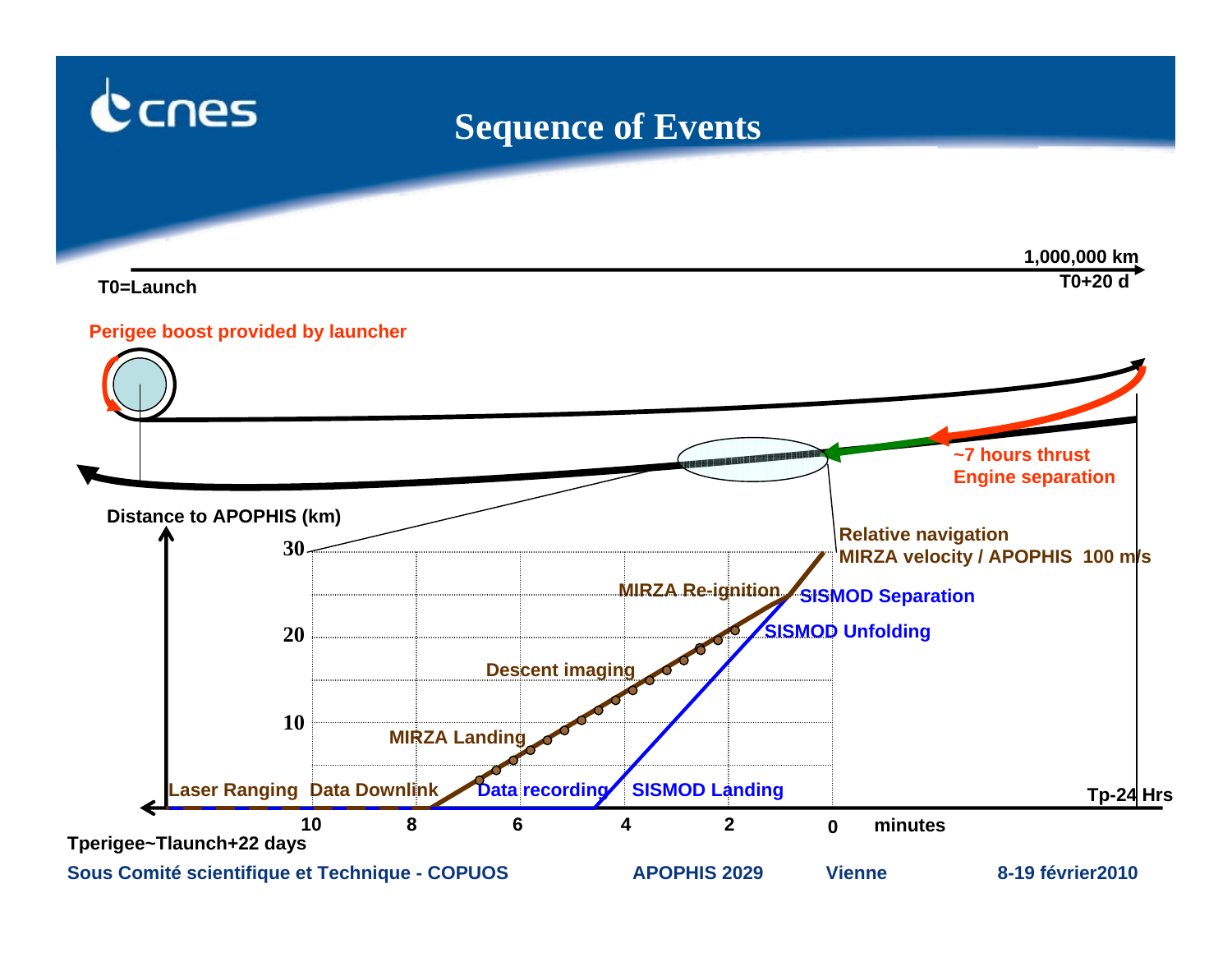

- **On SISMOD : seismometers/accelerometers**
- **On MIRZA: radio sounder laser reflector descent imaging relay of SISMOD data**

**Sous Comité scientifique et Technique - COPUOS APOPHIS 2029 Vienne 8-19 février2010**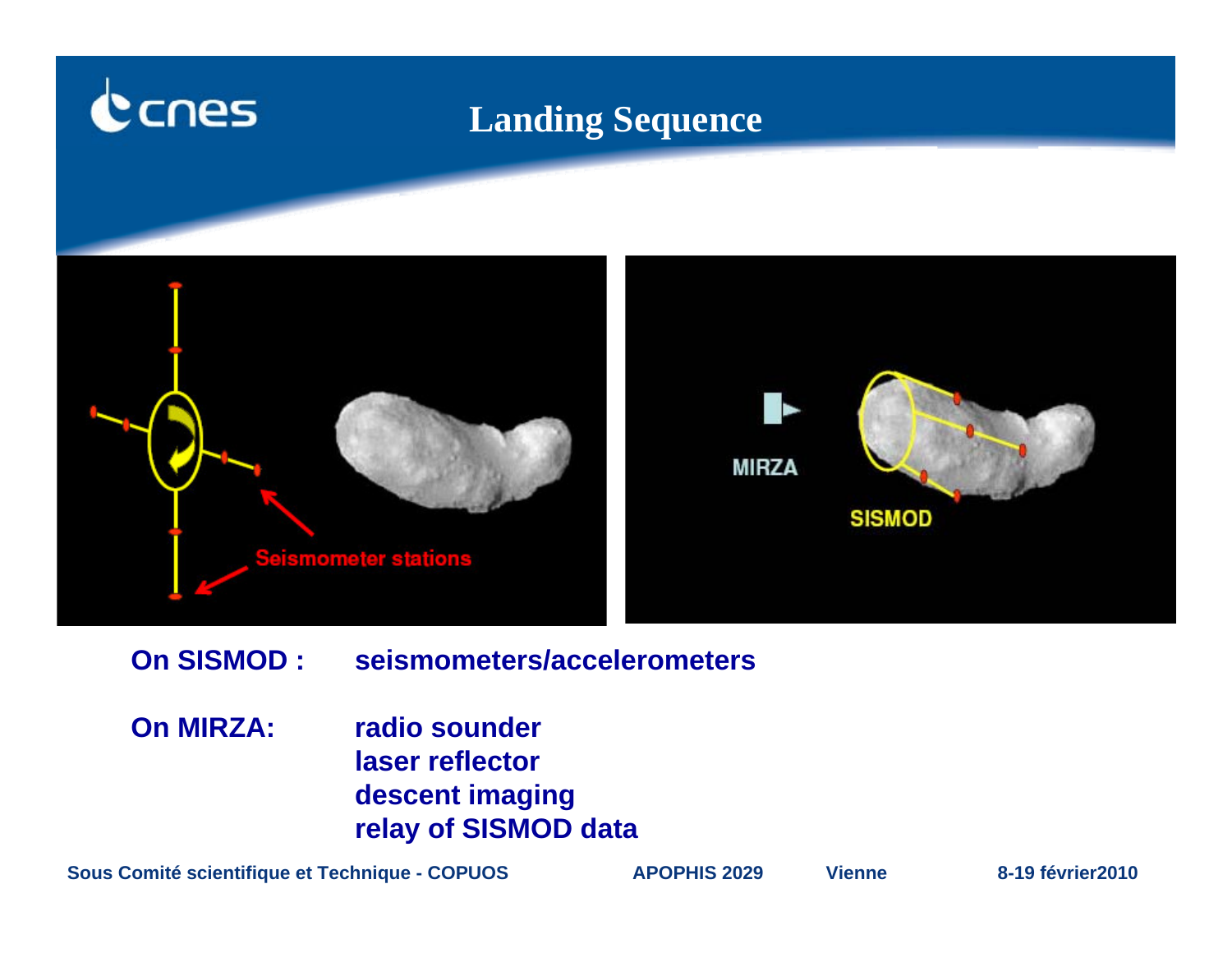#### cnes **Principle of Seismology on a NEO**



**EROS~100xAPOPHIS**

**From C.BLITZ Thesis, 2009**

**Sous Comité scientifique et Technique - COPUOS APOPHIS 2029 Vienne 8-19 février2010**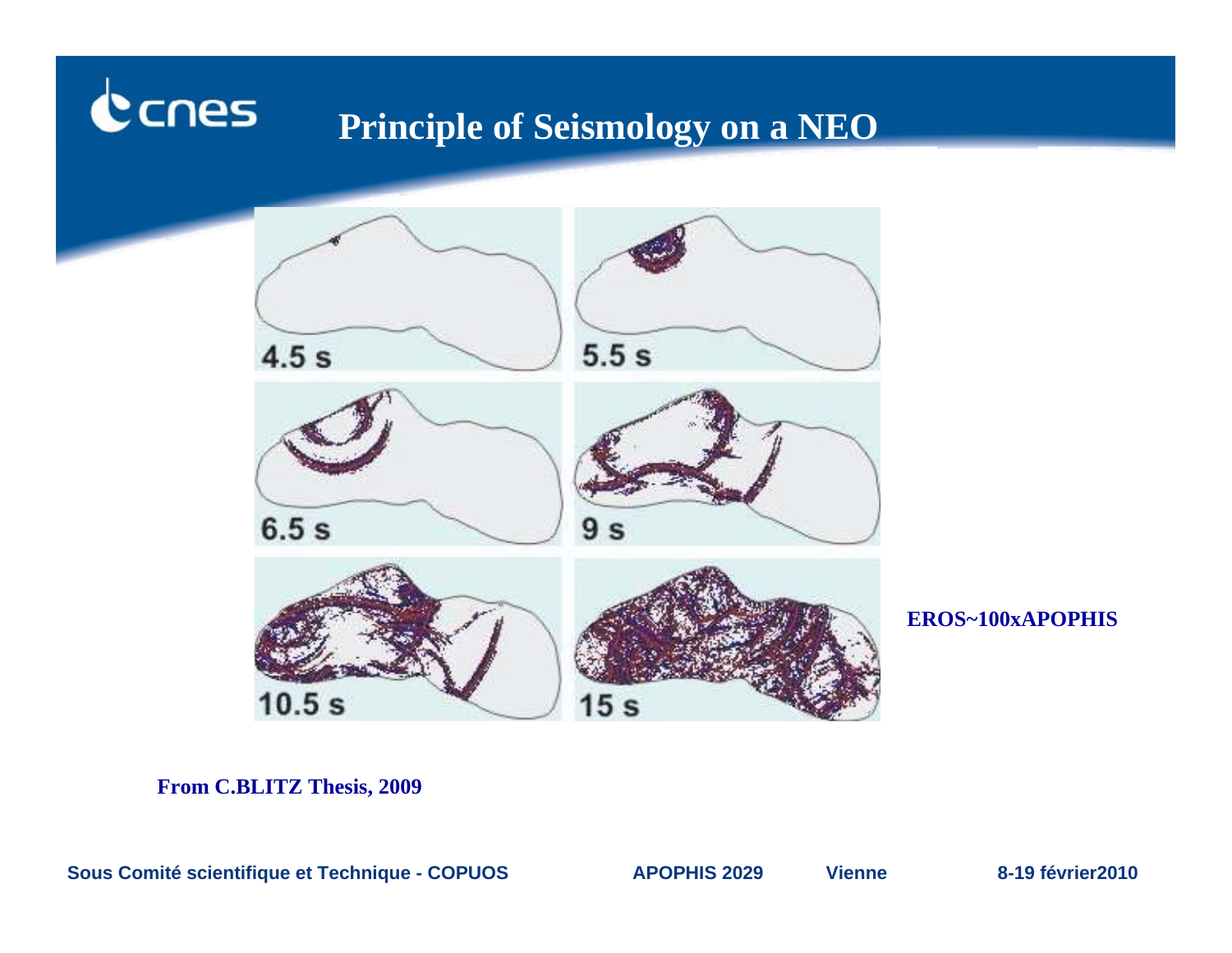# **Seismometers / Accelerometers**

- **1Hz-50Hz seismometers**
- **< milli-g sensible accelerometers**
- **natural waves from**

cnes

- **thermal response to sun heat**
- **gravitational tides at perigee**
- **waves induced by MIRZA impact**

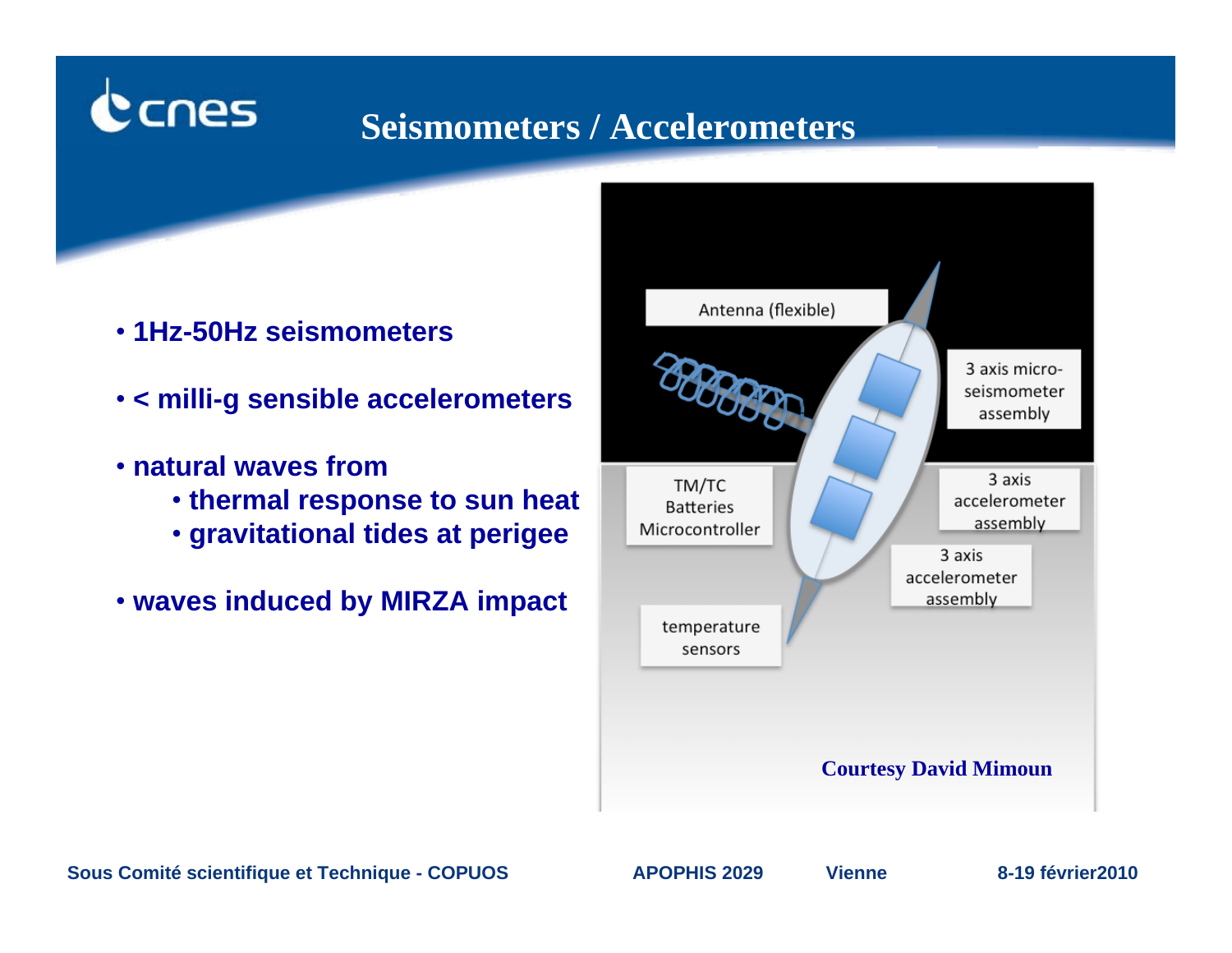# cnes

# **Radio Sounding**

- Radio sounder inherited from **CONSERT/ROSETTA**
- **Role of the orbiter performed from ground**
- **Frequency in the [50-100MHz] range**
- **Needs to be adapted to the rotation characteristics of APOPHIS**
- **Presently Period** ~30 hrs, orientation **unknown**
- **Receiving Earth station to be defined through international cooperation**

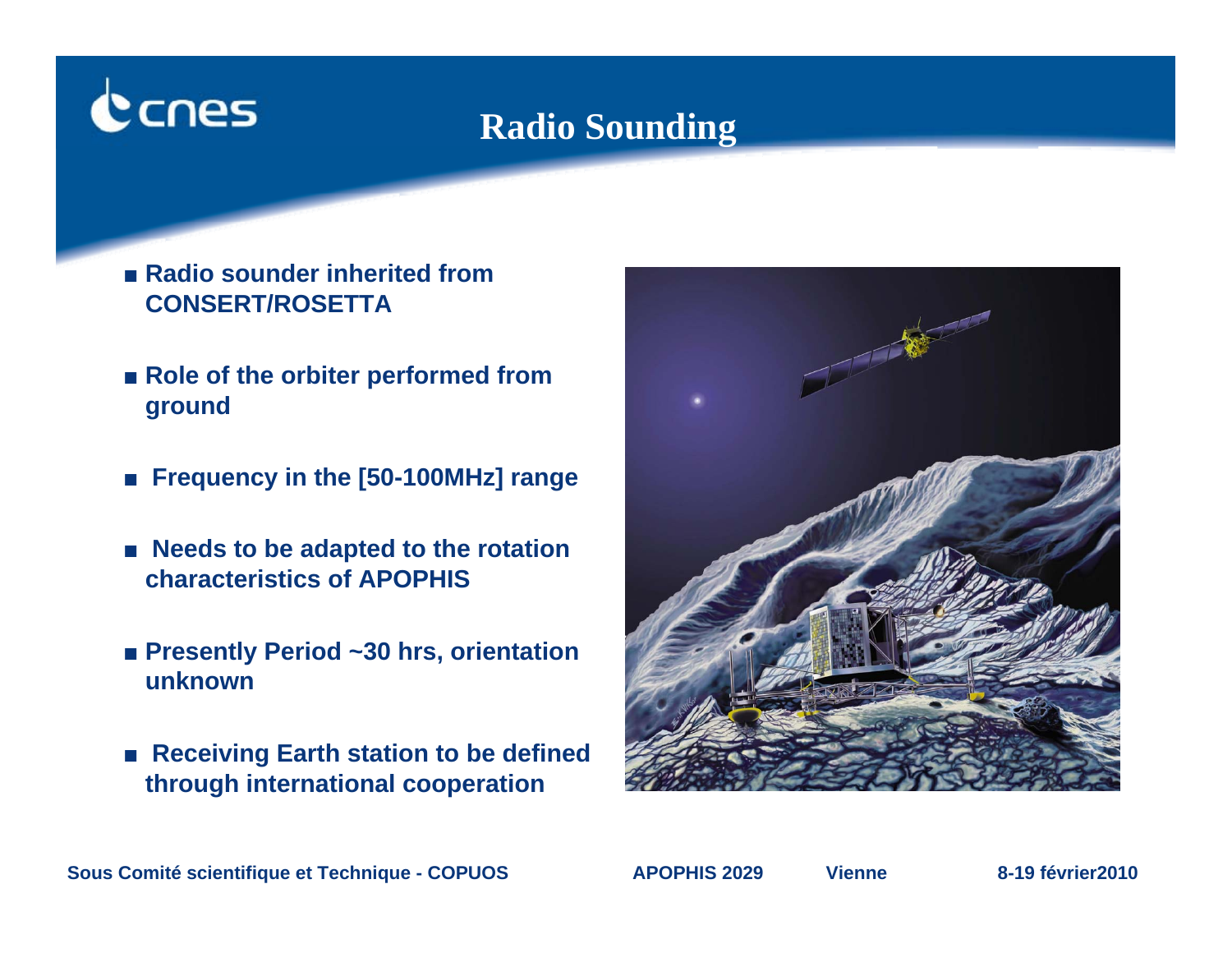# Canes

# **Laser Ranging**







**Sous Comité scientificulture -- 
<b>POPUS** 2010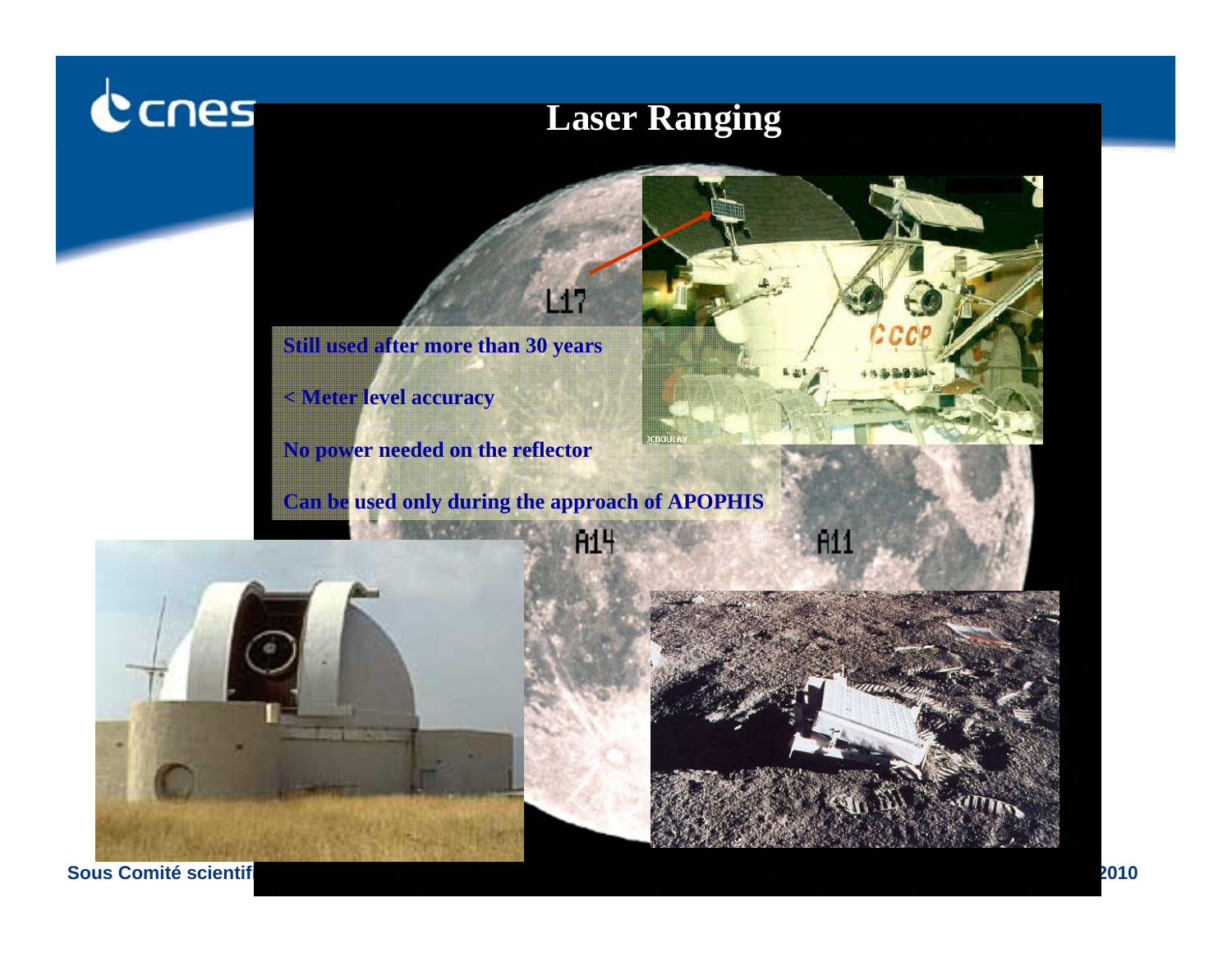

# **Preliminary Mass Budget**

|                        | <b>Item</b>                      | Mass (kg) | <b>Remark</b>               |
|------------------------|----------------------------------|-----------|-----------------------------|
| <b>Launch capacity</b> |                                  | 6500      | <b>ARIANE 5 ECA /Kourou</b> |
| <b>Launched mass</b>   |                                  | 5000      |                             |
|                        | <b>Transfer</b><br><b>Module</b> | 4800      |                             |
|                        | Dry mass                         | 550       |                             |
|                        | <b>Fuel</b>                      | 4250      | Isp 325 s                   |
|                        | <b>MIRZA</b>                     | 200       |                             |
|                        | Dry mass                         | 90        |                             |
|                        | <b>Fuel</b>                      | 40        |                             |
|                        | <b>SISMOD</b>                    | 70        | <b>Including 50kg P/L</b>   |
|                        |                                  |           |                             |
| <b>Launch Margin</b>   |                                  | 1500      |                             |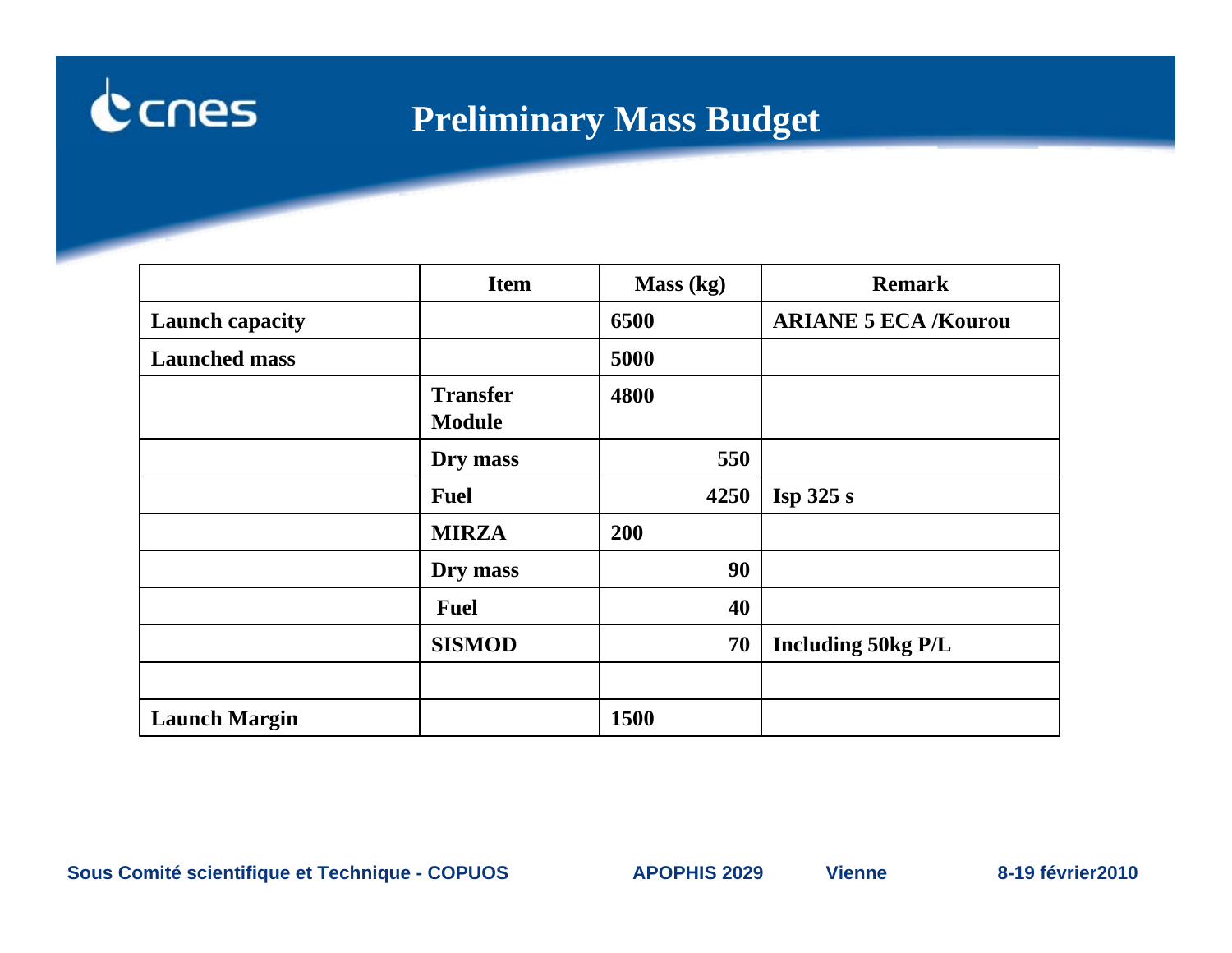

# **Further Studies**

| <b>Phase</b>                                      | <b>Main actions</b>                                              | <b>Constraints</b>                                                                                           | <b>Outcomes</b>                                                                                         |
|---------------------------------------------------|------------------------------------------------------------------|--------------------------------------------------------------------------------------------------------------|---------------------------------------------------------------------------------------------------------|
| 1 - In orbit delivery                             | <b>Westward launch</b>                                           | - Safety<br>- First stage and boosters<br>dropping zone                                                      | Delivery of the TM+MIRZA<br>on a $250x-1,000,000km$ , i=30°                                             |
| $2$ – Elliptic to<br>hyperbolic orbit<br>transfer | $\sim$ 6 km/s thrust by<br><b>Transfer Module</b><br>(TM)        | - Thrust duration<br>- Thrust accuracy<br>- APOPHIS ephemeris<br>accuracy                                    | Delivery of the MIRZA<br>module on an orbit close to<br>APOPHIS's, ahead of it                          |
| 3- Relative navigation<br>and touch down          | <b>Optical navigation</b>                                        | - Final precision ~10 meters<br>/ APOPHIS<br>- APOPHIS geometry<br>- Soil characteristics                    | - delivery of the science<br>package on APOPHIS surface<br>- impact by MIRZA bus a few<br>minutes later |
| 4 – Science operations                            | Data transmission,<br><b>Radio sounding</b><br><b>Laser</b> echo | - Data management<br>- Visibility from ground<br>stations<br>- Tracking from ground<br>telescopes (weather,) | - seismology data<br>- radio sounding<br>- laser reflector orientation<br>validation                    |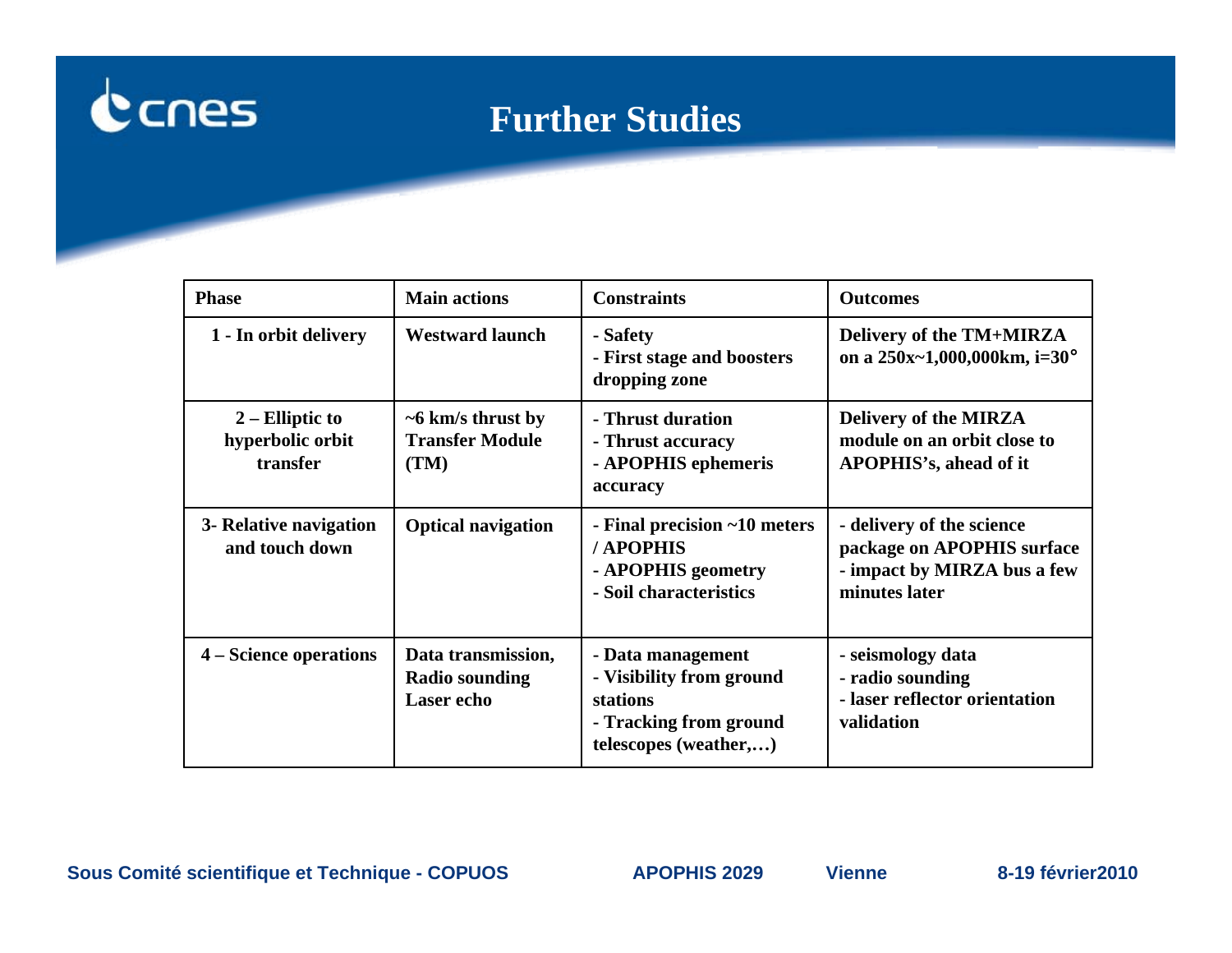

# **Conclusion**

• **Such a mission has to be fully International**

- **Needs of observation campaigns in 2012-2013 and 2020-2021**
- **Needs of data exchange prior to and during the APOPHIS flyby**
- **Avoid any risk of conflict from different iniatives**
- **The threat from APOPHIS is a global issue**
- **It will be covered by the media worldwide**

• **A space mission to APOPHIS in 2029 would be an excellent rehearsal for an international response to the NEOs threat under the UN auspices**